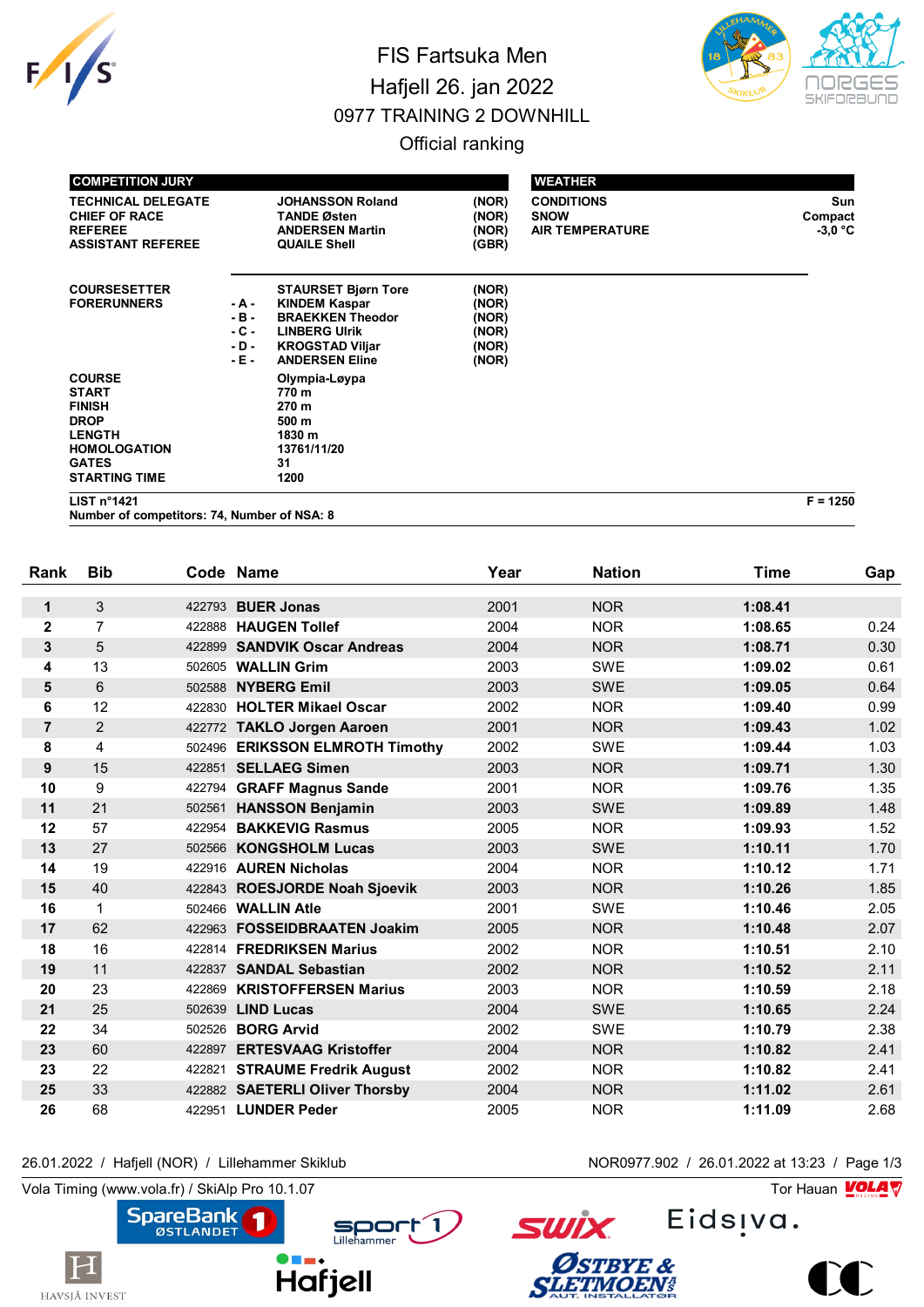

## FIS Fartsuka Men Hafjell 26. jan 2022 0977 TRAINING 2 DOWNHILL Official ranking



| Rank              | <b>Bib</b> |        | Code Name                           | Year | <b>Nation</b> | <b>Time</b> | Gap  |
|-------------------|------------|--------|-------------------------------------|------|---------------|-------------|------|
| 26                | 36         |        | 422856 STROEM-HANSEN Aksel Marinius | 2003 | <b>NOR</b>    | 1:11.09     | 2.68 |
| 28                | 17         |        | 180919 HALLBERG Eduard              | 2003 | <b>FIN</b>    | 1:11.10     | 2.69 |
| 29                | 24         |        | 502649 MALKER Filip                 | 2004 | <b>SWE</b>    | 1:11.13     | 2.72 |
| 30                | 70         | 422958 | <b>OESTROEM Hjalmar Christoffer</b> | 2005 | <b>NOR</b>    | 1:11.19     | 2.78 |
| 31                | 52         |        | 422950 HAGAN Sebastian              | 2005 | <b>NOR</b>    | 1:11.32     | 2.91 |
| 32                | 59         |        | 422943 HAGEN Casper Bakke           | 2005 | <b>NOR</b>    | 1:11.33     | 2.92 |
| 33                | 30         |        | 422898 RAAHOLT BJERKNES Elias       | 2004 | <b>NOR</b>    | 1:11.34     | 2.93 |
| 34                | 20         |        | 6533336 FLANDERS Erik               | 2003 | <b>USA</b>    | 1:11.51     | 3.10 |
| 35                | 28         |        | 422902 LINBERG Hermann Fjeldavlie   | 2004 | <b>NOR</b>    | 1:11.63     | 3.22 |
| 36                | 29         |        | 502655 SVELANDER Simon              | 2004 | <b>SWE</b>    | 1:11.72     | 3.31 |
| 37                | 61         |        | 422932 VIK Elias                    | 2005 | <b>NOR</b>    | 1:11.78     | 3.37 |
| 38                | 32         |        | 422884 KIRKEBOEEN Eilev             | 2004 | <b>NOR</b>    | 1:11.95     | 3.54 |
| 39                | 31         |        | 422850 BUGGE Andreas Haugdal        | 2003 | <b>NOR</b>    | 1:12.20     | 3.79 |
| 40                | 51         |        | 203232 BURDA Nico                   | 2005 | <b>GER</b>    | 1:12.42     | 4.01 |
| 41                | 65         |        | 502695 MIKELSSON Olle               | 2005 | <b>SWE</b>    | 1:12.46     | 4.05 |
| 42                | 47         |        | 422940 NYGAARD Marcus Bordvik       | 2005 | <b>NOR</b>    | 1:12.64     | 4.23 |
| 43                | 37         |        | 502607 OLSSON Gustav                | 2003 | <b>SWE</b>    | 1:12.65     | 4.24 |
| 44                | 67         |        | 422944 JOHANSEN Fredrik Unhjem      | 2005 | <b>NOR</b>    | 1:12.67     | 4.26 |
| 45                | 35         |        | 422904 ASPAAS Sander                | 2004 | <b>NOR</b>    | 1:12.69     | 4.28 |
| 46                | 42         |        | 422886 ANDERSEN Sondre Skaret       | 2004 | <b>NOR</b>    | 1:12.70     | 4.29 |
| 47                | 63         |        | 502705 SVENSSON Axel                | 2005 | <b>SWE</b>    | 1:12.81     | 4.40 |
| 47                | 10         |        | 422808 LARSEN Nikolai               | 2002 | <b>NOR</b>    | 1:12.81     | 4.40 |
| 49                | 50         |        | 422923 ROEISE Marius                | 2004 | <b>NOR</b>    | 1:13.01     | 4.60 |
| 50                | 45         |        | 422952 MARWELL-HAUGE Christopher    | 2005 | <b>NOR</b>    | 1:13.11     | 4.70 |
| 51                | 44         |        | 422933 STRAND Kristian              | 2005 | <b>NOR</b>    | 1:13.13     | 4.72 |
| 51                | 41         |        | 422907 MEUSBURGER Peter             | 2004 | <b>NOR</b>    | 1:13.13     | 4.72 |
| 53                | 55         | 422966 | <b>GIAEVER Amund</b>                | 2005 | <b>NOR</b>    | 1:13.24     | 4.83 |
| 54                | 74         |        | 502628 SJOESTRAND Maans             | 2004 | <b>SWE</b>    | 1:13.64     | 5.23 |
| 55                | 72         |        | 422945 LANGFELDT Anders             | 2005 | <b>NOR</b>    | 1:13.74     | 5.33 |
| 56                | 73         |        | 422938 SANNES Birk Barlaug          | 2005 | <b>NOR</b>    | 1:13.80     | 5.39 |
| 57                | 71         |        | 422937 TAKLO Haavard Aaroen         | 2005 | <b>NOR</b>    | 1:13.83     | 5.42 |
| 58                | 54         |        | 422928 NORD Henrik                  | 2005 | <b>NOR</b>    | 1:13.98     | 5.57 |
| 59                | 49         |        | 422878 OLSEN Oliver                 | 2003 | <b>NOR</b>    | 1:14.26     | 5.85 |
| 60                | 46         |        | 422946 WEBB William Carlson         | 2005 | <b>NOR</b>    | 1:14.37     | 5.96 |
| 61                | 8          |        | 422917 HAMMER Aksel                 | 2004 | <b>NOR</b>    | 1:14.42     | 6.01 |
| 62                | 53         |        | 422961 SCHEI Viktor Haakaas         | 2005 | <b>NOR</b>    | 1:14.54     | 6.13 |
| 63                | 38         |        | 422908 BERGLUND Herman              | 2004 | <b>NOR</b>    | 1:14.81     | 6.40 |
| 64                | 43         |        | 422880 KRISTIANSEN Ansgar           | 2003 | <b>NOR</b>    | 1:15.02     | 6.61 |
| 65                | 48         |        | 422960 GISKE Andreas                | 2005 | <b>NOR</b>    | 1:15.26     | 6.85 |
| 66                | 56         |        | 422935 SOERENSEN Jarl Emil          | 2005 | <b>NOR</b>    | 1:15.52     | 7.11 |
| 67                | 66         |        | 422934 SANDE Ola                    | 2005 | <b>NOR</b>    | 1:15.94     | 7.53 |
| 68                | 58         |        | 422942 ERICSSON Konrad Bang         | 2005 | <b>NOR</b>    | 1:16.04     | 7.63 |
| 69                | 14         |        | 170159 VORRE Marcus                 | 1998 | <b>DEN</b>    | 1:17.49     | 9.08 |
| Did Not Start (1) |            |        |                                     |      |               |             |      |
|                   | 39         |        | 250469 HANSEN Tobias                | 2003 | <b>ISL</b>    |             |      |

## 26.01.2022 / Hafjell (NOR) / Lillehammer Skiklub NOR0977.902 / 26.01.2022 at 13:23 / Page 2/3

 $\blacksquare$ 

Hafjell

Vola Timing (www.vola.fr) / SkiAlp Pro 10.1.07  $\sqrt{2}$ 



Sport 1



ØSTBYE &



 $\bf{C}$